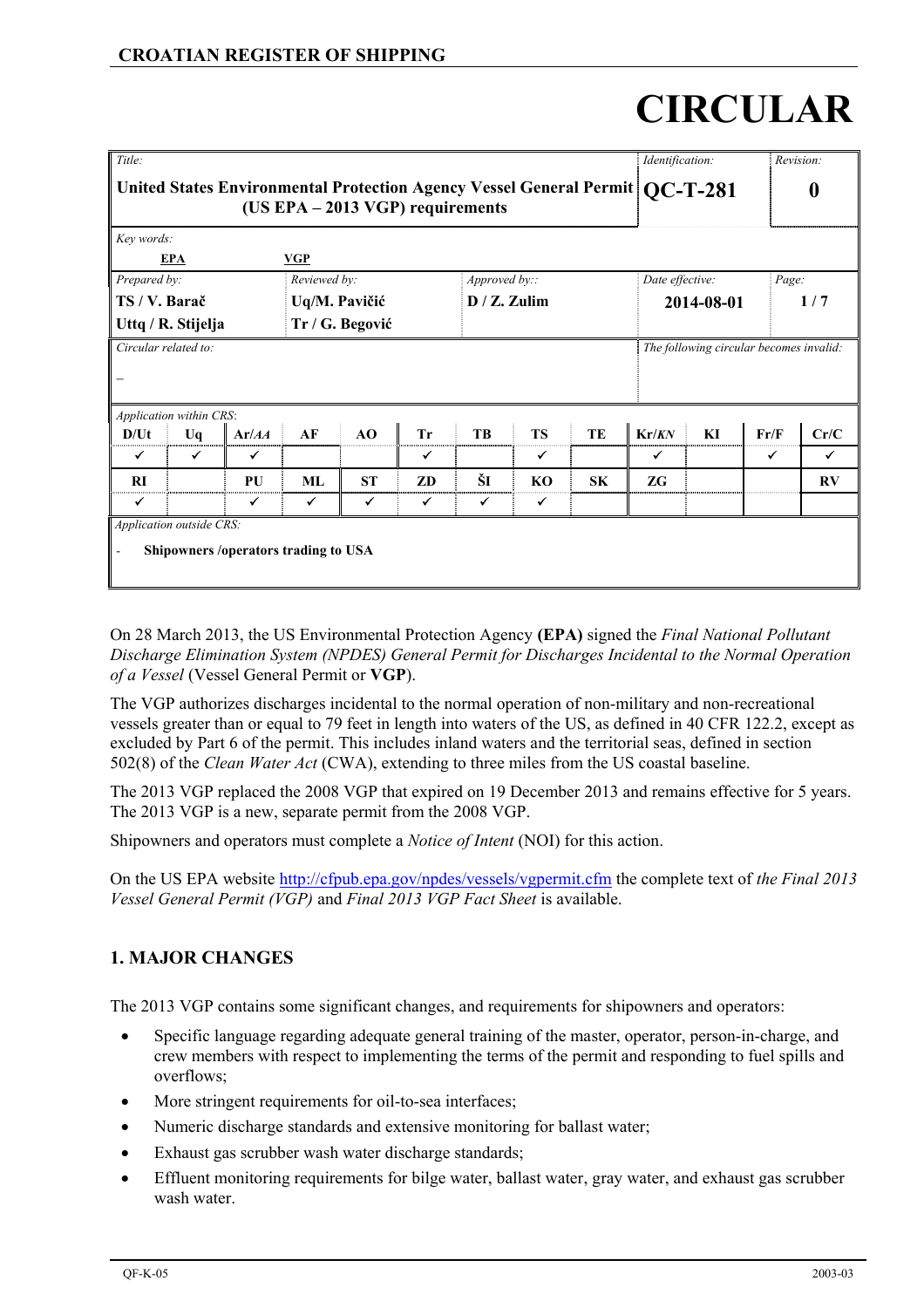| Revision: | Title:                           | Page: | <i>dentification:</i> |
|-----------|----------------------------------|-------|-----------------------|
|           | -2013 VGP requirements<br>$EPA-$ |       |                       |

### **2. TRAINING REQUIREMENTS**

According to section 2.1.6 of the VGP, all owner/operators of vessels must ensure that the master, operator, person-in-charge, and crew members who actively take part in the management of incidental discharges or who may affect those discharges are adequately trained in implementing the terms of this permit.

In addition, all owner/operators of vessels must ensure appropriate vessel personnel be trained in the procedures for responding to fuel spills and overflows, including notification of appropriate vessel personnel, emergency response agencies, and regulatory agencies.

This training need not be formal or accredited courses; however, it is the vessel owners/operators' responsibility to ensure these staff are given the necessary information to conduct shipboard activities in accordance with the terms of this permit.

According to section 2.2.3.1 of the VGP, as part of *Ballast Water Management Plans* under 2.2.3.2, a standalone training plan, or other record keeping documentation, owner/operators must maintain a written training plan describing the training to be provided and a record of the date of training provided to each person trained.

Persons required to be trained must be trained promptly upon installation of treatment technology and in the event of a significant change in ballast water treatment practices or technology.

For training requirements as applicable see also sections 2.2.5, 2.2.12, 4.2.11, 5.1.3, 5.2.3 and 5.5.4 of the 2013 VGP.

Vessel owners/operators must also meet all training-related record keeping requirements of Part 4.2 of the 2013 VGP.

# **3. REPORTING REQUIREMENTS**

For vessels greater than or equal to 300 GT or with a ballast water holding capacity greater than 8  $m<sup>3</sup>$ , a signed and certified, complete and accurate electronic *Notice of Intent* (NOI) (using EPA's *Electronic Notice of Intent* (eNOI) system, www.epa.gov/npdes/vessels/eNOI) is to be submitted no later than 12 December 2013 or seven days prior to a discharge into waters subject to the permit. Paper NOIs are to be submitted at least 30 days prior to discharge and will only be accepted if you receive a waiver under the following circumstances:

- The EPA has not yet implemented such electronic reporting;
- If the owner/operator's headquarters is physically located in a geographic area (i.e., zip code or census tract) that is identified as under-served for broadband internet access in the most recent report from the *Federal Communications Commission* and the vessel never travels to any areas with adequate broadband internet access; or
- If the vessel owner/operator has issues regarding available computer access or computer capability.

Additionally, each vessel is to submit an annual report for each year of active permit coverage. Vessels filing NOIs must submit annual reports as long as the NOI is active. Vessels completing a *Permit Authorization* and *Record of Inspection* (PARI) are covered as long as they operate in waters subject to this permit, provided they have signed and maintain a copy of the PARI form on board.

Annual reports must be completed each calendar year and submitted by 28 February of the following year (e.g., the 2014 annual report will be due by 28 February 2015).

Vessels will not be required to submit a separate 2013 annual report for any relevant information that may be applicable from 19 December 2013 through 31 December 2013. This period must be included in the annual report for the 2014.

All analytical monitoring results must be submitted to the EPA as part of the annual report. The annual report form is included in Appendix H of the 2013 VGP. An electronic version is available online (www.epa.gov/npdes/vessels/eNOI )

The annual report must be submitted electronically unless a waiver has been granted based on the criteria previously listed. More details about this are available in sections 1.4 to 1.15 of the 2013 VGP.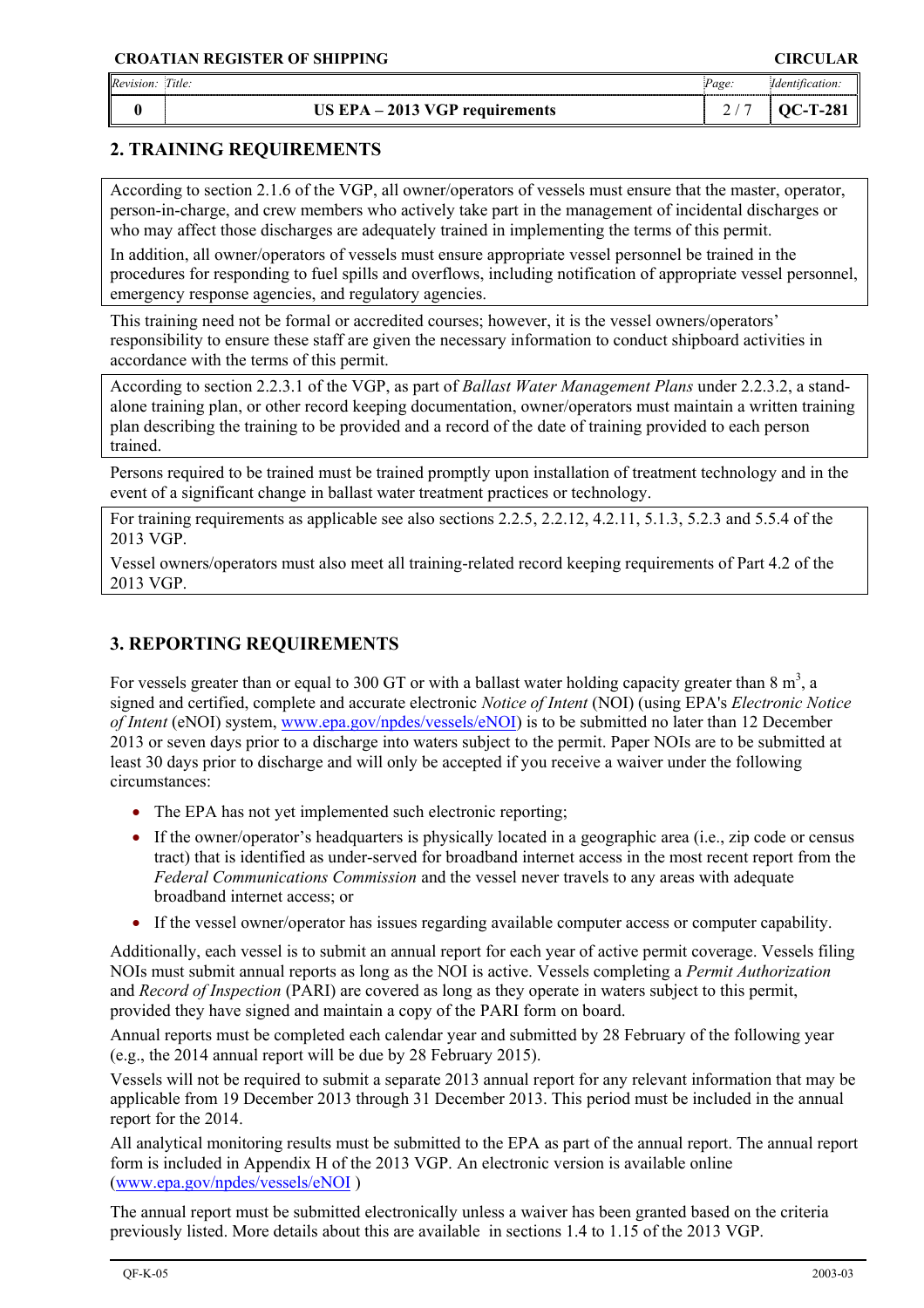| Revision: | Title:                         | Page. | Identification: |
|-----------|--------------------------------|-------|-----------------|
|           | US EPA – 2013 VGP requirements |       | OC-T-28.        |

# **4. EFFLUENT LIMITS & RELATED REQUIREMENTS FOR SPECIFIC DISCHARGE CATEGORIES**

The 2013 VGP continues to regulate 26 specific discharges covered in the 2008 VGP. Most of the discharge requirements have not changed. Information on new discharge requirements is listed in the following sections as well as some information that may be useful to shipowners and operators.

#### **4.1 Bilge water** *(see section 2.2.2 of the 2013 VGP)*

Shipowners and operators of newbuild vessels (i.e., built after 19 December 2013) greater than 400 GT must sample and analyze their bilge water effluent once per year for oil and grease content. The monitoring can be conducted as part of the vessel's annual survey.

As an incentive for new oil pollution prevention equipment, the EPA includes a means for reducing bilge water monitoring.

If analytical results for oil and grease are less than 5 ppm for two consecutive years, it is not necessary to sample and analyze for the subsequent years of permit coverage if:

- The vessel uses an oily water separator (OWS) capable of meeting a 5 ppm oil and grease limit or you use an alarm which prevents the discharge of oil and grease above 5 ppm;
- The oil content monitor (OCM) is calibrated annually; and
- The OCM never reads above 5 ppm.

*In the Clean Water Act (CWA) § 401 Certifications, Connecticut and New York prohibit the discharge of bilge water; Rhode Island requires the discharge of all bilge water prior to entering its waters*.

#### **4.2 Ballast Water** *(see section 2.2.3 of the 2013 VGP)*

The 2013 VGP ballast water requirements now includes discharge limitations for ballast water and requires that discharges be in compliance with *US Coast Guard* (USCG) regulations in 33 CFR Part 151.

The EPA identifies the same means for complying with ballast water limits as the USCG. For vessels achieving ballast water limits through treatment, the EPA states that vessels must use a ballast water management system (BWMS) that has been shown to be effective.

The EPA considers systems shown to be effective if they have been type approved or have received alternative management system (AMS) acceptance by the USCG.

In addition to the discharge standards for organisms in ballast water, the 2013 VGP includes specific maximum ballast water effluent limits for residual biocides associated with a BWMS. The discharge from a BWMS may not exceed the instantaneous maximum limits for four specific biocides or residuals (chlorine dioxide, chlorine, ozone, peracetic acid, and hydrogen peroxide) as well as the EPA's Water Quality Criteria for any other biocide or derivative. These limitations are for active ingredients used in BWMS. If the BWMS does not use an active ingredient, the limits for biocides and residuals do not apply.

The 2013 VGP contains many best management practices (BMPs) for ships to follow and emphasizes the importance of training. The 2013 VGP prohibits the discharge of sediments from the cleaning of ballast tanks into the waters subject to the VGP as well as requiring other measures to reduce sediment intake. The 2013 VGP also includes mandatory BMPs for Lakers for which the definition was revised to be "existing bulk carriers that operate exclusively on the Laurentian Great Lakes, regardless of whether their operation is or is not beyond the Welland Canal".

The EPA includes an extra requirement for vessels using a BWMS. In addition to treatment, the vessel must conduct a ballast water exchange (BWE) or saltwater flushing (as applicable) if the vessel operates outside the Exclusive Economic Zone (EEZ), more than 200 nm from shore, and then enters the Great Lakes from the St. Lawrence Seaway System and has taken on ballast water that has a salinity of less than 18 parts per thousand from a coastal, estuarine, or freshwater ecosystem within the previous 30 days.

For vessels treating ballast water, the 2013 VGP also requires extensive monitoring of BWMS and ballast water discharges.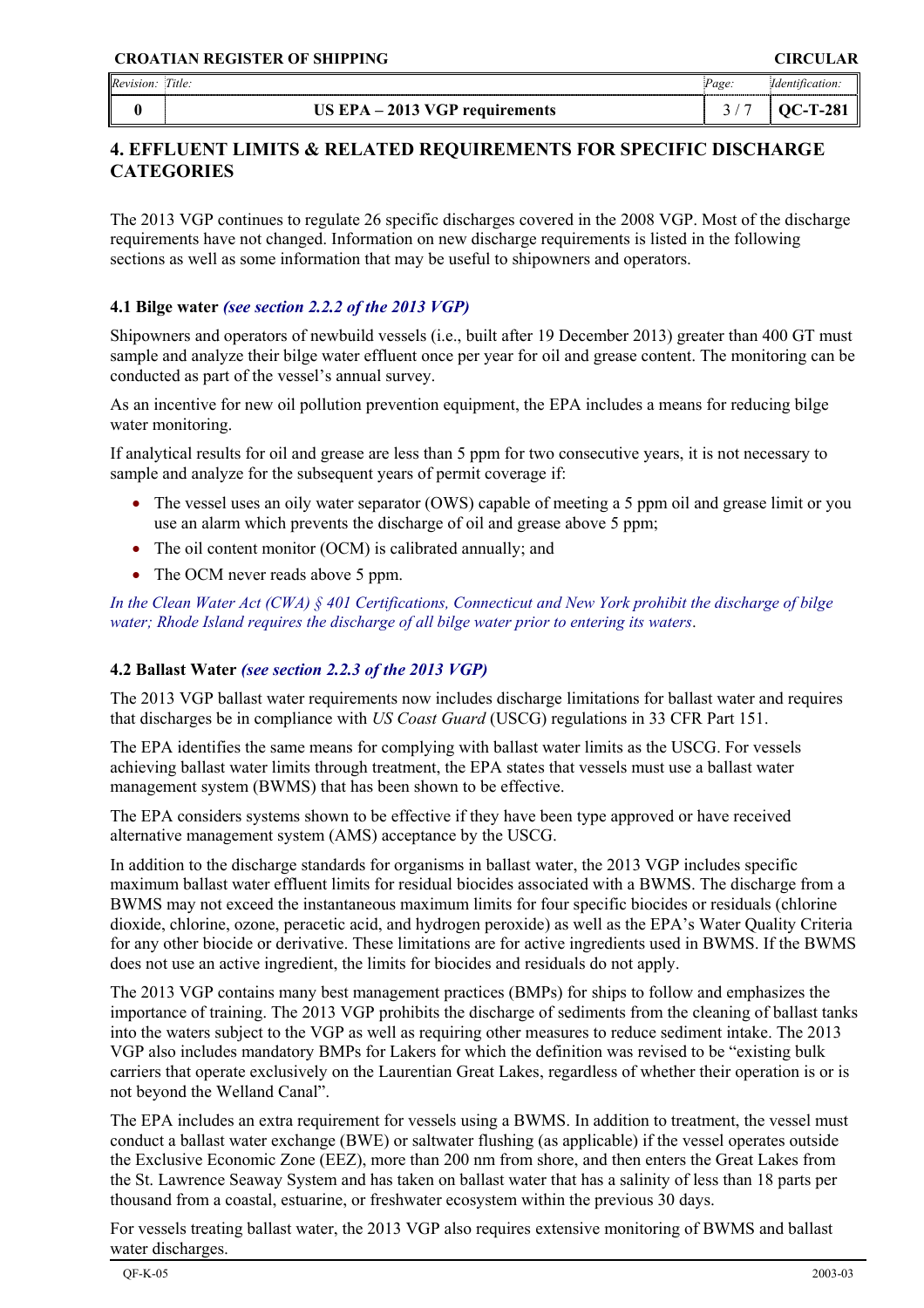| Revision: | Title:<br>                       | Page: | <i>dentification:</i> |
|-----------|----------------------------------|-------|-----------------------|
|           | 2013 VGP requirements<br>$EPA -$ |       | 90                    |

The required monitoring includes:

- *Functionality;* The EPA identifies metrics for components of a BWMS that require monitoring at least once a month.
- *Equipment Calibration***;** Sensors and other equipment must be calibrated annually or no less frequently than required by the sensor or other equipment manufacture.
- *Prescribed Indicator Organisms***;** Small volume samples are to be collected and analyzed for three specific biological indicators. Monitoring frequency depends on the quality of data for the approval of the BWMS and the results from initial testing and varies from once per year to four times per year.
- *Biocides and Residuals;* Monitoring frequency depends on the quality of data for the approval of the BWMS and varies from two times per year to five times per year.

*Thirteen states (Arizona, California, Connecticut, Hawaii, Illinois, Indiana, Maine, Michigan, Minnesota, New York, Ohio, Rhode Island and Wisconsin) include CWA § 401 Certifications for ballast water. For more information, consult the 2013 VGP for state-specific requirements*.

|                         | <b>Vessel's ballast water</b><br>capacity              | Date constructed            | <b>Vessel's compliance date</b>                 |
|-------------------------|--------------------------------------------------------|-----------------------------|-------------------------------------------------|
| New vessels             | All                                                    | On or after 1 December 2013 | On delivery                                     |
|                         | $1500 - 5000$ m <sup>3</sup>                           | Before 1 December 2013      | First scheduled drydocking after 1 January 2014 |
| <b>Existing vessels</b> | Less than $1500 \text{ m}^3$<br>Greater than 5000 $m3$ | Before 1 December 2013      | First scheduled drydocking after 1 January 2016 |

#### **Implementation schedule for the USCG ballast water treatment standard**

All ships calling at US ports and intending to discharge ballast water must either carry out exchange or treatment, in addition to fouling and sediment management. The exchange of ballast water will only be allowed until the implementation deadlines for treatment systems. A third option is to use potable water (from the US public water system) and in such case the ballast tanks need to be cleaned and sediments removed beforehand.

In the case of an emergency or malfunction of the treatment system, the USCG may allow the use of ballast water exchange as a contingency.

Treatment must be done using either a USCG type-approved system or a system type approved by another Administration which the USCG has accepted. The USCG treatment discharge standard is the same as the IMO Ballast Water Management Convention D-2 Standard.

#### **Ballast water treatment system - type approval by the USCG**

- The BWM system manufacturer must apply to the USCG for approval.
- The manufacturer must ensure that the equipment is tested by an independent laboratory
- The equipment must be constructed in accordance with 46 CFR Part 162.
- The equipment must be tested according to the requirements of the ETV protocol (Environmental Technology Verification).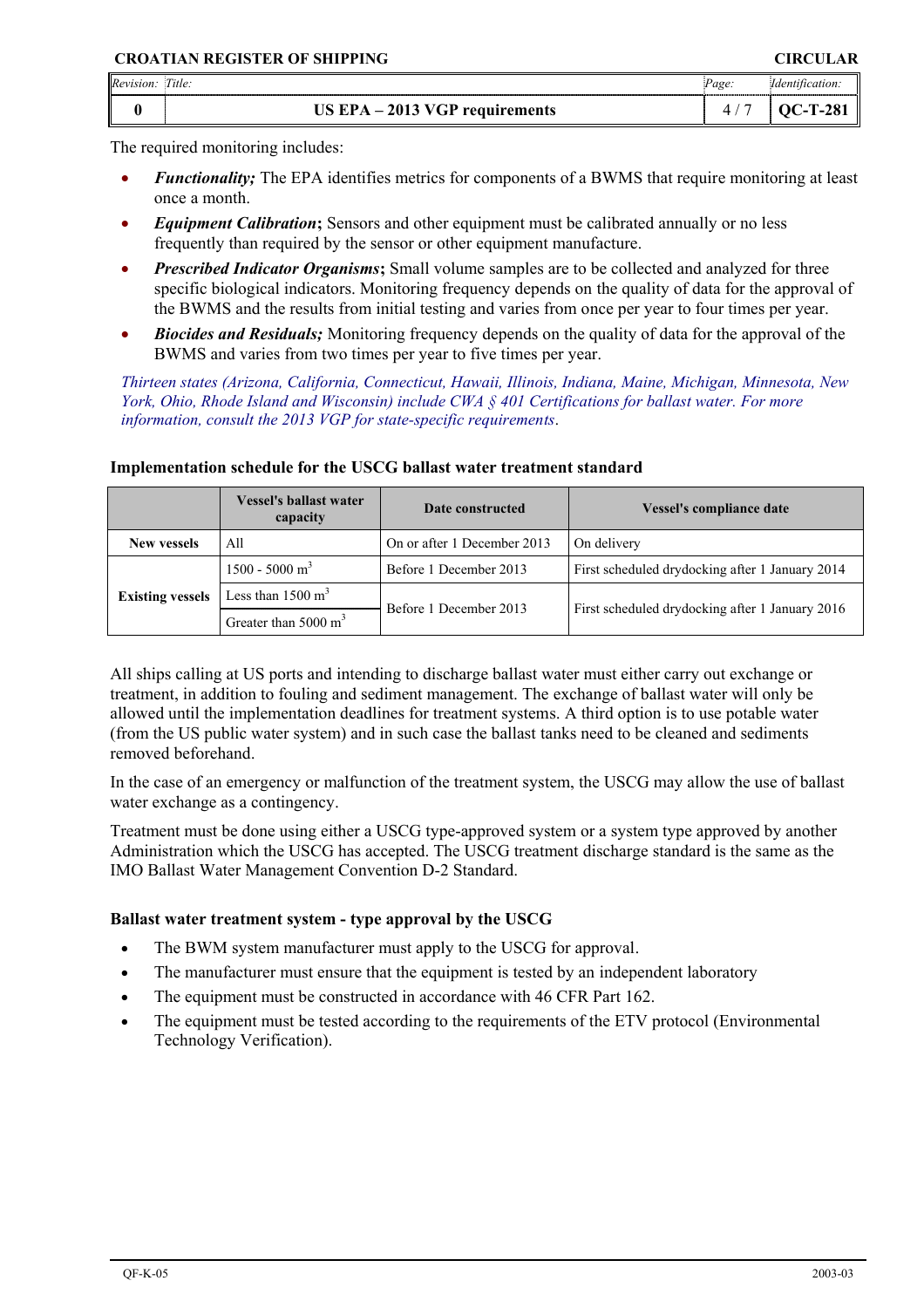| CROATIAN REGISTER OF SHIFFING |                                  |       | UINUULAN        |  |  |
|-------------------------------|----------------------------------|-------|-----------------|--|--|
|                               | Title:                           | Page: |                 |  |  |
|                               | US $EPA - 2013$ VGP requirements |       | <b>OC-T-281</b> |  |  |

**CROATIAN REGISTER OF SHIPPING CIRCULAR**

#### **4.3 Antifouling Hull Coatings/Hull Coating Leachate** *(see section 2.2.4 of the 2013 VGP)*

The 2013 VGP contains a limitation on the tin content in coatings. Catalysts in coatings may contain organotin compounds other than tributyltin (TBT) (e.g., dibutyltin). The dry paint is not to include more than 2,500 mg total tin per kilogram. Furthermore, coatings with such compounds are not to be designed to slough or otherwise peel from the vessel hull.

Shipowner/operator should consult the manufacturer of hull coating regarding the tin content in applied hull coatings.

*The 2013 VGP also contains restrictions on the use of copper-based antifoulant paints in copper-impaired ports and harbors, including Shelter Island Yacht Basin in San Diego, California and waters in and around the ports of Los Angeles and Long Beach. A complete list of copper-impaired waters may be found at www.epa.gov/npdes/vessels* .

#### **4.4 Cathodic Protection** *(see section 2.2.7 of the 2013 VGP)*

Sacrificial anodes must not be used more than necessary to adequately prevent corrosion of the vessel's hull, sea chest, rudder, and other exposed areas of the vessel.

Vessel operators must appropriately clean and/or replace these anodes during periods of maintenance (such as drydocking), so that release of these metals to waters is minimized.

Furthermore, when feasible, sacrificial anodes should be flush-fitted to the hull, or vessel operators must fill the space between the anode and hull backing to remove the potential for hotspots for fouling organisms.

Also, the 2013 VGP requires more specific documentation for a vessel's choice of anode. Vessels using sacrificial anodes as cathodic protection must choose the less toxic option, e.g. for vessels that spend the majority of time in saltwater, aluminum as less toxic should be used instead of zinc.

If zinc was selected, the vessel owner/operator must document why aluminum is not appropriate.

Aforementioned shall be applicable after the vessel's first drydocking after 19 December 2013.

#### **4.5 Stern tubes, Rudders, Thrusters, Controllable Pitch Propellers and other Oil-to-Sea Interfaces** *(see section 2.2.9 of the 2013 VGP)*

All vessels (not only new vessels) must use Environmentally Acceptable Lubricants (EALs) in all oil-to-sea interfaces, unless technically infeasible.

For purposes of the VGP, products meeting the permit's definition of being an EAL include those labeled by the following labeling programs: *Blue Angel, European Ecolabel, Nordic Swan, the Swedish Standards SS 155434 and 155470, Convention for the Protection of the Marine Environment of the North-East Atlantic (OSPAR) requirements, and EPA's Design for the Environment (DfE*).

The EPA defines "technically infeasible" for EALs as:

- No EAL approved for use in given application that meet manufacturer specifications for that equipment;
- Products which come pre-lubricated (e.g., wire ropes) which have no alternatives manufactured with EALs;
- Products meeting a manufacturer's specifications are not available within any port in which the vessel calls; or
- Change over and use of an EAL must wait until the vessel's next drydocking.

If it is technically infeasible to use an EAL in an oil-to-sea application, the vessel is to document the reason. Vessels are also to keep on board technical data sheets (i.e., material safety data sheets (MSDS)) for all EALs used in oil-to-sea interfaces onboard the vessel and document whether the EAL is registered under a labeling program (e.g*., DfE, Blue Angel*).

The understanding of the term "unless technically infeasible" is at present uncertain, but the following guidelines can be assumed to be acceptable under the VGP: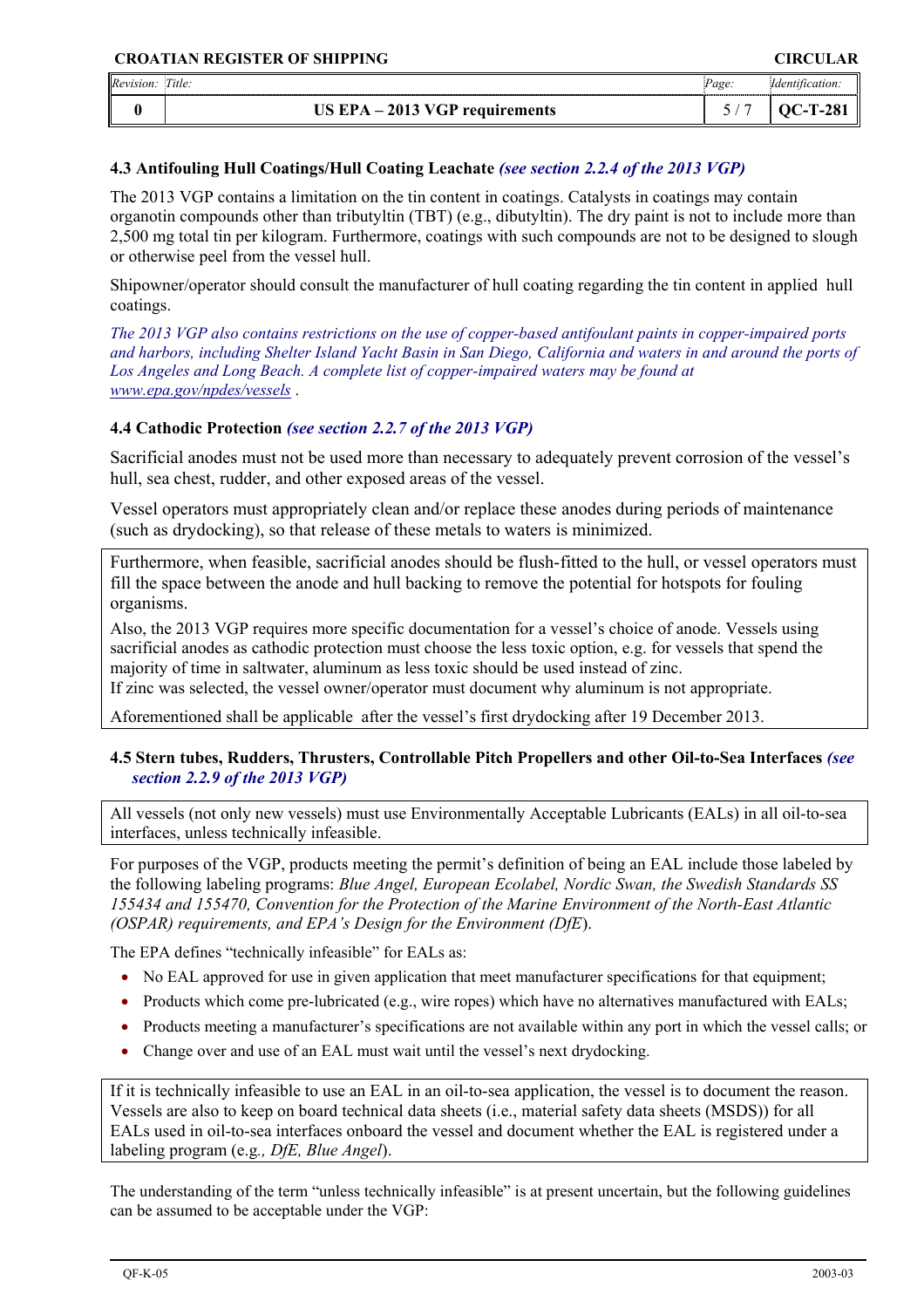#### **CROATIAN REGISTER OF SHIPPING CONSUMING CONSUMING CONSUMING CONSUMING CONSUMING CONSUMING CONSUMING CONSUMING**

| Revision: | Title:                         | Page: | dentification: |
|-----------|--------------------------------|-------|----------------|
|           | US EPA – 2013 VGP requirements |       | .T.28°<br>W 7  |

- 1. If the ship has seals that are not compatible with any EALs, it can continue to use mineral oil until the next planned docking, when the seals are to be replaced.
- 2. If the original equipment manufacturer (OEM) has no recommended seal-EAL combination for its product, the use of EALs can be considered "technically infeasible".
- 3. For new ships or when replacing equipment, the use of EALs is "technically infeasible" only if no manufacturer can deliver an EAL-lubricated product that is suitable for the purpose.
- 4. If the use of an EAL in an oil-to-sea interface is claimed to be "technically infeasible", the ship must carry documentation to that effect. Such a document/statement written by the manufacturer or owner shall be not more than one year old and confirm the factual situation.

The EPA also recommends that all new build vessel operators endeavor to use seawater-based systems for their stern tube lubrication to eliminate the discharge of oil from these interfaces to the aquatic environment.

#### **4.6 Gray water discharge (***see section 2.2.15 of the 2013 VGP and section 2.2.15.1 for additional requirements for vessels operating in the Grat Lakes)*

The 2013 VGP includes monitoring requirements for gray water. Vessel owners/operators must collect and analyze two samples per year, at least 14 days apart, Samples must be taken for biochemical oxygen demand (BOD), fecal coliform, suspended solids, pH, and total residual chlorine. Vessel owners/operators may choose to conduct monitoring for escherichia coli in lieu of fecal coliform.

The EPA requires that sampling and testing shall be conducted according to 40 CFR Part 136. The results of analysis should be included as part of their annual report.

*Nine states (California, Connecticut, Georgia, Hawaii, Maine, Minnesota, New Hampshire, Rhode Island and Washington) include CWA § 401 Certifications for gray water.*

*Six states (California, Connecticut, Maine, Michigan, New Hampshire and Washingon) place specific prohibitions on the discharge of gray water.*

*For more information, consult the 2013 VGP for state-specific requirements.*

#### **4.7 Underwater Ship Husbandry & Hull Fouling Discharges** *(see section 2.2.23 of the 2013 VGP)*

The EPA includes specific management measures that should be undertaken to minimize the transport of attached living organisms, such as selecting an appropriate anti-foulant management system and maintaining that system; inwater inspections, cleaning and maintenance of hulls; and thorough-hull and other niche area cleaning when a vessel is in drydock.

In the inspection requirements of the 2013 VGP, the EPA includes hard-to-reach areas of the vessel for permit compliance. For inspections, owners and operators need to be mindful of these requirements.

For vessels that use copper-based antifouling paint and clean the hull within 365 days of paint application in copperimpaired waters, the 2013 VGP requires that documentation must support a reason why early cleaning was necessary.

*Six states (Arizona, California, Connecticut, Maine, Vermont and Washington) include CWA § 401 Certifi cations for underwater ship husbandry and hull fouling discharges. For more information, consult the 2013 VGP for state-specific requirements.*

#### **4.8 Exhaust Gas Scrubber Wash Water Discharge** *(see section 2.2.26 of the 2013 VGP)*

The 2013 VGP includes numeric effluent limits for exhaust gas scrubber wash water discharge that are consistent with IMO guidelines. The 2013 VGP also requires continuous monitoring of pH, polycyclic aromatic hydrocarbons (PAH), turbidity and temperature.

In addition to the continuous monitoring, vessels must conduct sampling two times in the first year of permit coverage or system operation, at least 14 days apart, to demonstrate treatment equipment maintenance, probe accuracy and compliance with the VGP.

The first sampling event should be conducted as part of the system installation to ensure proper functioning. Samples must be collected for inlet water, wash water after the scrubber but before treatment, and discharge water.